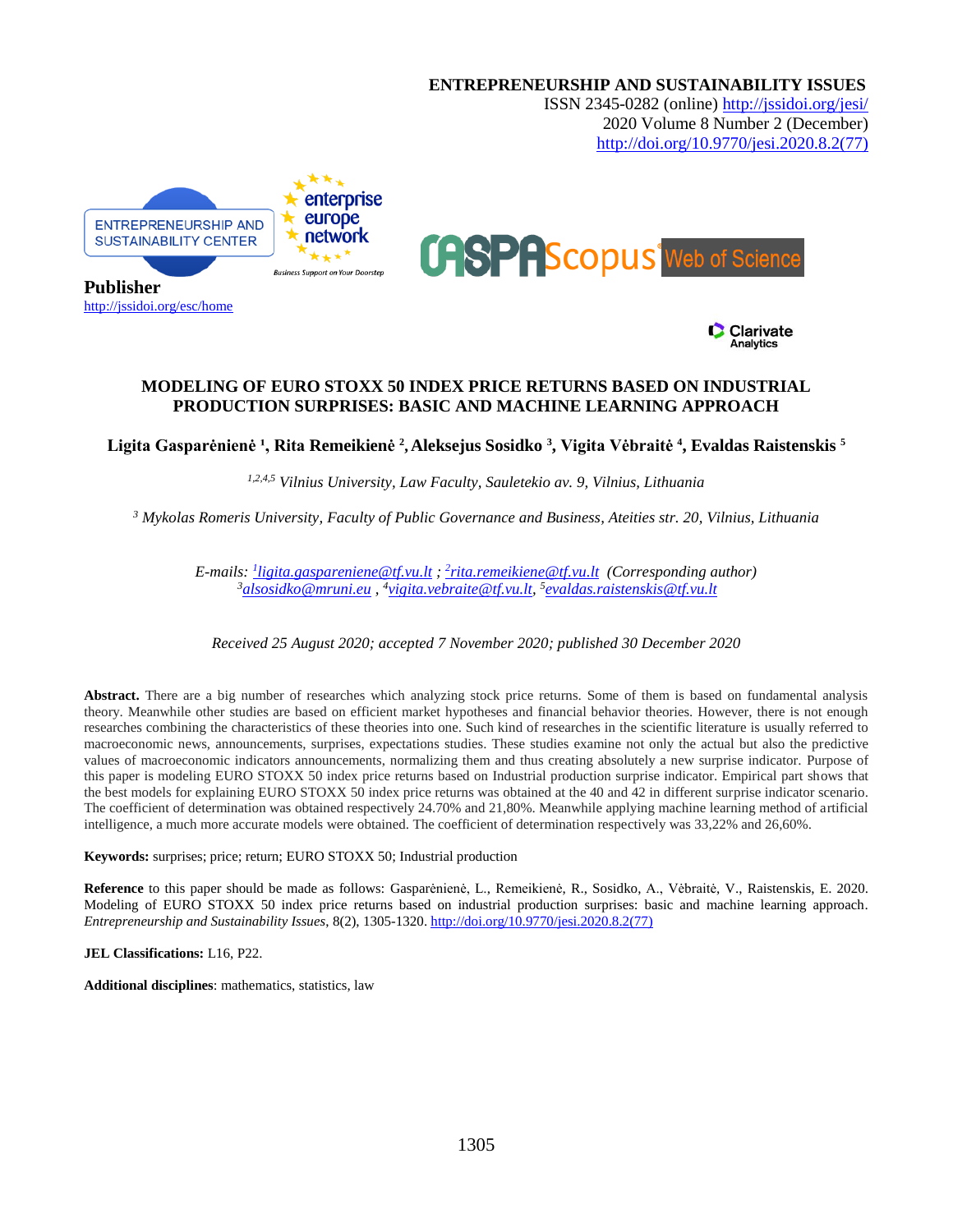# **1. Introduction**

Attempts to explain and predict changes of stock price returns have been trying for decades. Some of them is based on fundamental analysis theory (Tetteh, et. al., 2019; Abed, Zardoub, 2019; Ho, 2018). Meanwhile other studies are based on efficient market hypotheses (Altinkilic, et. al., 2015; Fama and French, 2015; Yen and Lee, 2008) and financial behavior theories (Kozel, 2015; Pasquariello, 2014; Nawrocki and Viole, 2014). However, there are not enough researches combining the characteristics of these theories into one. Such kind of researches in the scientific literature is usually referred to macroeconomic news, announcements, surprises, expectations studies (Alexiou, et. al., 2018; Cakan, Gupta 2017; Nadleri, and Schmidti, 2016; Chen, et. al., 2015; Miao, et. al., 2014; Gurgul, Wójtowicz, 2014; Harju, Hussain, 2011; Gupta, Reid 2012; Hussain, 2010; Masood et al., 2020 and others). These studies examine not only the actual but also the predictive values of macroeconomic indicators announcements, normalizing them and thus creating absolutely a new surprise indicator.

However, the high frequencies analysis is not sufficiently developed in those studies. As a result, it becomes unclear how quickly the stock price returns adapt to the economic indicators announcements. The abovementioned studies examine the stock markets of the USA, South Africa, Poland, and China, but there is a lack of research examining the stock market of the Eurozone. None of them uses scenario analysis. There is also not enough research to model stock price returns based on Industrial production announcements. Lastly, there are not enough studies which modeling stock price returns based on basic and machine learnings methods and at the same time compared them to each other. By reasons mention above a scientific problem is formulated further. What is the specificity of economic indicators surprises and how to model stock price returns based on Industrial production surprises?

The main purpose of the article is to construct, test, analyze and compare models for predicting the impact of industrial production surprises on EURO STOXX 50 returns changes based on basic and machine learning approaches. The following tasks are pursued: 1. To reveal the methods of modeling stock price returns based on economic indicators surprises and to review legal regulations related to securities in the EU and the USA. 2. To create methodology for modeling stock price returns based on economic indicators surprises. 3. To construct, test, analyze and compare models for predicting EURO STOXX 50 index price returns based on Industrial production surprises.

Research methods: 1. Systematic analysis of the scientific and law literature. 2. Comparative analysis. 3. Correlation analysis. 4. Analytical-logical method. 5. High frequency data analysis. Regression analysis based on OLS method (both basic and machine learning approaches)

# **2. Literature review: modeling stock returns based on economic indicator's surprises**

Studies which is aimed at modeling changes in stock price returns and incorporating individual elements of fundamental analysis, efficient market hypotheses and financial behavior theories in the scientific literature is usually referred to macroeconomic news, announcements, surprises, expectations studies (Zhai, et. al., 2020).

Researchers Alexiou, et. al. (2018) analyzed the response of 25 equity portfolios to macroeconomic surprises spanning the period from April 1998 until May 2017. The three methodological methods used in this study which shown that the ISM Institute of Supply Management non-manufacturing index, the number of employees working in the non-agricultural sector (employees on non-farm payrolls), retail sales, personal consumption personal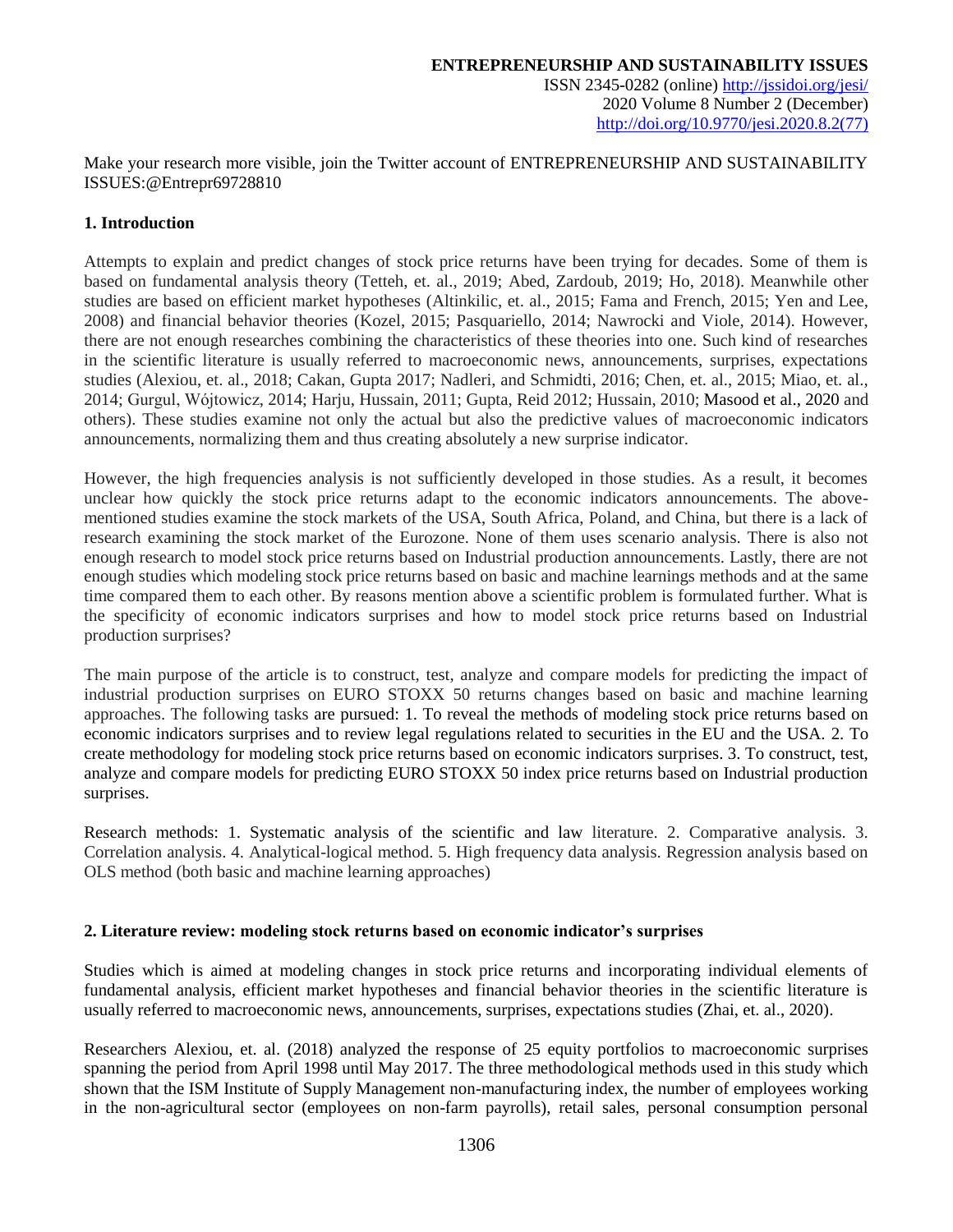2020 Volume 8 Number 2 (December) [http://doi.org/10.9770/jesi.2020.8.2\(77\)](http://doi.org/10.9770/jesi.2020.8.2(77))

Make your research more visible, join the Twitter account of ENTREPRENEURSHIP AND SUSTAINABILITY ISSUES:@Entrepr69728810

consumption expenditure and initial jobless claims have a significant impact on portfolio returns. It was also found that the surprises in the ISM non-production index, personal consumption expenditure and unemployment claims indicators shape certain trends in various portfolios. It is observed that by creating portfolios with companies that have higher operating profitability and investment level, the investor can potentially reduce the risk of volatility arising from the above three macroeconomic indicators.

The US macroeconomic indicators such as "PPI, CPI, state employment, employment situations, labour turnover, and job openings, US export/imports, unemployment, real earnings, earnings of wages and salary, business employment dynamics and employment cost index" and their uncertainty play a significant role in the equity market and other markets (Shaikh, 2020). Cakan and Gupta (2017) modeled the impact of U.S. inflation and unemployment rate surprises on South African stock price volatility. The study found that bad news about U.S. inflation does not affect the volatility of South African stock returns, while good news increases volatility. It has also been studied that the country's stock market fluctuates more with an unexpected rise in the U.S. unemployment rate and fluctuates less with an unexpected decline in the U.S. unemployment rate. And even more the last effect being stronger than the former. Thus, an unexpected slowdown in inflation and an increase in the unemployment rate increase stock market instability, which in turn would mean that financial conditions in the country would deteriorate and adversely affect the real economy, according to researchers. Meanwhile, positive surprises in US inflation and employment are contributing to more stable, and therefore less volatile, stock markets in developing countries.

Researchers Nadleri and Schmidti (2016) analyzed the response of the ETF's price to macroeconomic surprises spanning the period from January 2009 until July 2013. It was found that the average daily return of the ETF's on the days of publication of indicators may be significantly higher than the buy-and-hold strategy, although their difference may be statistically insignificant. It was observed that the surprises of the ISM Manufacturing index of non-agricultural employees Non-Farm Payrolls, International Trade Balance, Index of Leading Indicators, Housing Starts and Jobless Claims have the largest and statistically significant impact to ETF's.

Researchers Chen, et. al. (2015) examine the role of investor attention in planned macroeconomic reports to explain price fluctuations in China's future stock index. It has been observed that the attention of investors, as indicated by the Baidu search index, is the highest in anticipation of the consumer price index. Only the CPI has been found to have a significant short-term impact on the price, liquidity, and volatility of the CSI 300 futures index. In addition, price fluctuations in the CSI index are greater in the face of bad CPI surprises and a period of high inflation.

Researchers Miao, et. al. (2014) analyze the impact of macroeconomic indicators on the futures price of the S&P 500 index. Research confirms a strong correlation between macroeconomic indicators and index price fluctuations. More than 60% of jumps between 10:00 and 10:05 and more than 75% of jumps between 8:30 and 8:35 are related to one or more indicators released at 10:00 and 10:30 respectively. Attention is also drawn to the positive impact of surprises in GDP (GDP), the production price index (PPI), factory orders and CPI, advanced retail sales on the S&P 500 index prices.

Gurgul and Wójtowicz (2014) analyzed the impact of US macroeconomic indicators on the price changes of four Warsaw stock indices (WSE, WIG20, WIG40, WIG80). Stock index price changes were analyzed 1 minute after the indicator appears. Consumer price index, producer price index, indicators were observed to be below expert forecasts and durable goods orders, retail sales, industrial production, number of employees in the nonagricultural sector announcements above expert forecasts are times of good news and have a positive impact on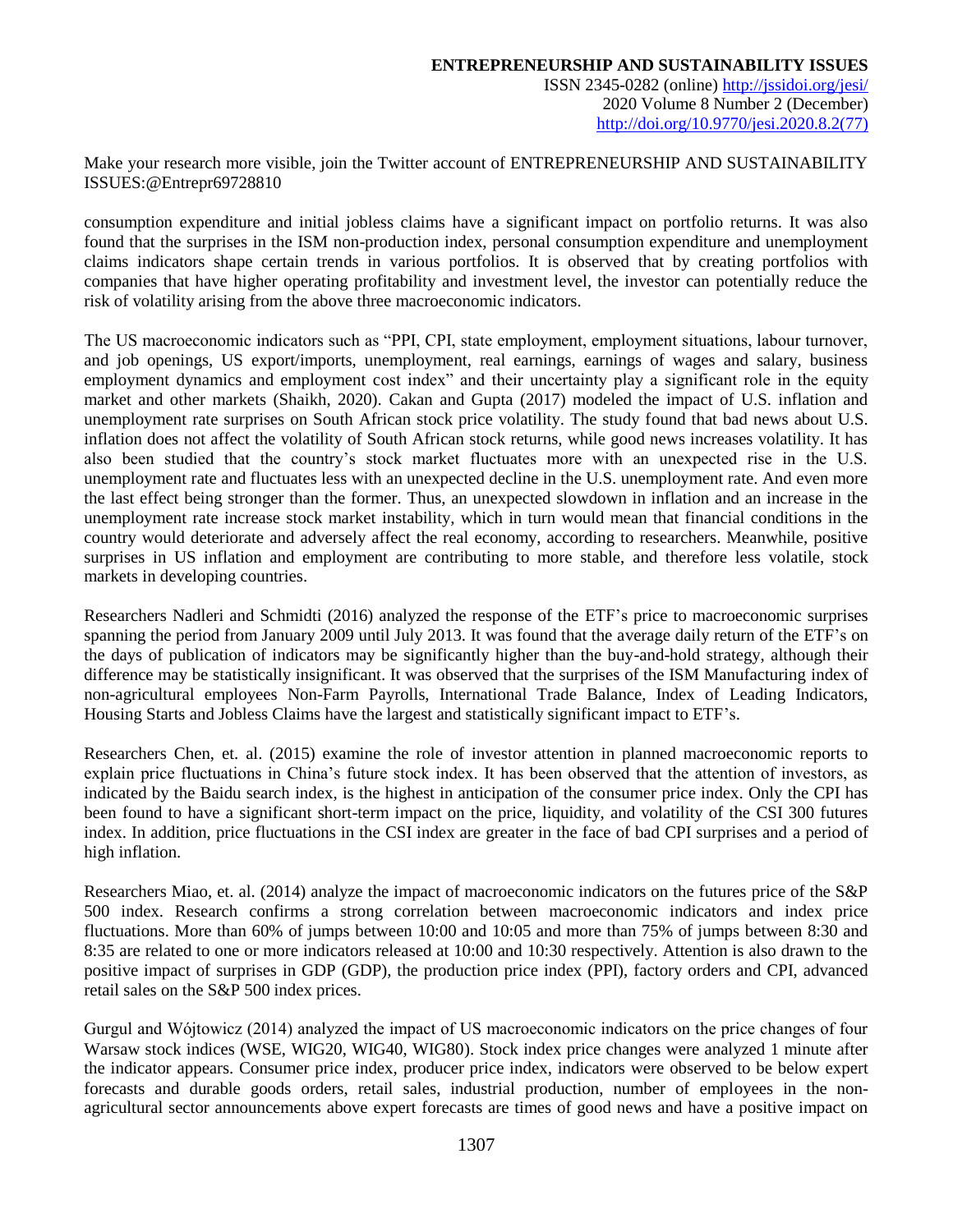the price of the WSE stock index. It was also observed that the price of the WIG20 stock index reacts more sensitively than the WIG40, WIG80 indices after the first minute of the news.

U.S. Securities and Exchange Commission is responsible for investor oversight. The mission of the U.S. Securities and Exchange Commission is to protect investors, maintain fair, orderly, and efficient markets, and facilitate capital formation. The world of investing is fascinating and complex, and it can be very fruitful. But unlike the banking world, where deposits are guaranteed by the federal government, stocks, bonds and other securities can lose value. There are no guarantees. By far the best way for investors to protect the money they put into the securities markets is to do research and ask questions.

The laws and rules that govern the securities industry in the United States derive from a simple and straightforward concept: all investors, whether large institutions or private individuals, should have access to certain basic facts about an investment prior to buying it, and so long as they hold it. To achieve this, the SEC requires public companies to disclose meaningful financial and other information to the public. This provides a common pool of knowledge for all investors to use to judge for themselves whether to buy, sell, or hold a particular security. Only through the steady flow of timely, comprehensive, and accurate information can people make sound investment decisions (U.S. Securities and Exchange Commission, 2020).

MiFID II (Markets in Financial Instruments Directive) and MiFIR (Markets in Financial Instruments Regulation) started to apply in January 2018, bringing significant improvements to the functioning and transparency of EU financial markets. Right now, the consultations on improving these legal instruments are taking place. Under MiFID II it is more difficult for national regulatory authorities to waive the pre-trade transparency obligations in respect of listed shares. The pre-trade transparency obligations have been extended to financial instruments other than listed shares. MiFID II distinguishes in this connection between equity and non-equity instruments. Equity instruments are shares, depositary receipts, ETFs, certificates and other similar financial instruments. Non-equity instruments are bonds, structured finance products, emission allowances and derivatives (Busch, 2017). MiFIR introduced wide-ranging pre-trade and post-trade transparency requirements to EU markets.

In United States of America, The Economic Growth, Regulatory Relief, and Consumer Protection Act introduced relaxed rules on financial institutions in year 2018. A revised framework for applying prudential standards for U.S. financial institutions have been established. Still legal regulation in U.S. is quite variegated and complicated. It is believed (Kress, Turk, 2020) that policymakers have effectively ignored potential adverse consequences of looser financial institutions oversight. While reducing examination frequency and reporting requirements will lessen banks' administrative burden, the trade-off will be increased societal costs in the form of excessive risk taking and more frequent bank failures.

Gupta and Reid (2012) in their work investigated the impact of macroeconomic indicator surprises on changes in the price indices of South African industrial stocks. A study conducted using the event study method shows that in the long run, only the surprises of consumer price index (CPI) indicators significantly and negatively affect the return of stock indices. Meanwhile, a study conducted by Bayesian Vector Autoregressive analysis shows that surprises in the production price index (PPI) also have a significant impact on stock index prices. It is true that in the last method, the volatility of the prices of both CPI and PPI stock indices is short-lived - as soon as the indicators appear.

Researchers Harju and Hussain (2011) in their work analyze the impact of macroeconomic indicator's surprises on the largest fluctuations in European indices prices. The authors analyzed the changes in stock index prices 5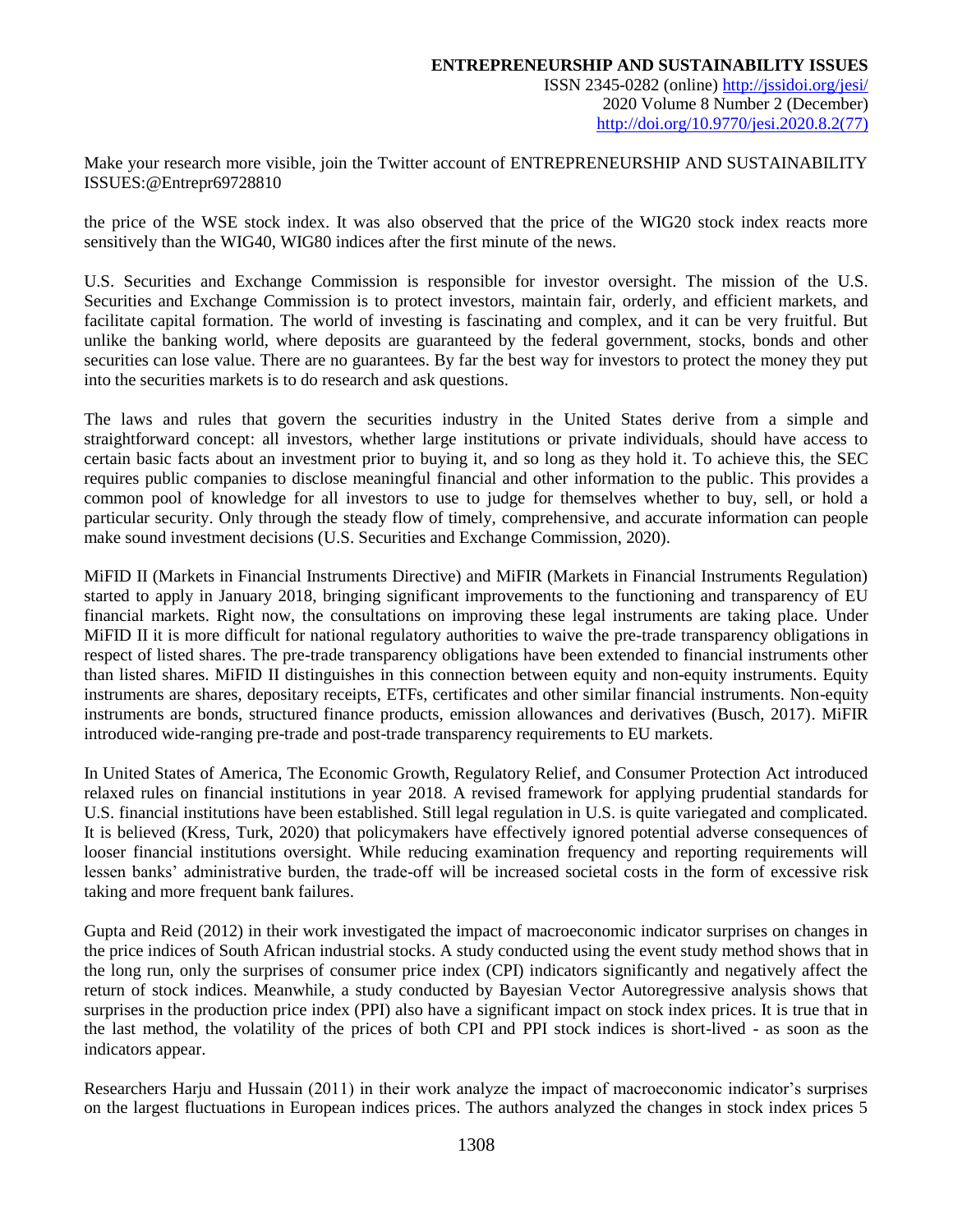Make your research more visible, join the Twitter account of ENTREPRENEURSHIP AND SUSTAINABILITY ISSUES:@Entrepr69728810

minutes after the indicator appears. The findings of the study show that the price volatility of European indices increases significantly with the start of U.S. trading. Unexpected macroeconomic indicators also have a direct and significant impact on the daily returns and changes in European stock indices. According to the researchers, the research suggests that interdependencies in the stock market between the U.S. and Europe should be further explored. Also, strong daily fluctuations in stock indices in the European market have a significant impetus for researchers and investors not only to analyze and model short-term index returns, but also the dynamics of the behavior of financial market participants. The EU has established a comprehensive set of rules on investment services and activities with the aim to promote financial markets that are fair, transparent, efficient, integrated. The first set of rules adopted by the EU helped to increase the competitiveness of financial markets by creating a single market for investment services and activities. They also ensured a high degree of harmonised protection for investors in financial instruments, such as shares, bonds or derivatives (European Commission, 2020).

Hussain (2010) in his own article examined the impact of European and U.S. monetary policy indicator's surprises on indices prices in these markets. Stock indices price changes were analyzed 5 minutes after the indicator appears. The study shows that surprises in monetary policy indicators have a significant impact on the price and volatility of indices. In addition, the author noted that the press conference of the European Central Bank (ECB), which takes place 45 minutes after the same day's monetary policy decisions, also has a significant impact on the price and volatility of European stock indices.

Looking at the scientific literature above, we see that researchers get quite different stock return results with different economic indicators. In some cases, surprises in economic indicators have a positive effect on stock returns, while in others they have a negative effect. All the studies include at least a few indicator surprises and model their impact on stock returns. It has been observed that the results are quite contradictory regarding the industrial production indicator. Researchers agree that, in theory, better-than-expected news on this indicator should have a positive impact on stock returns, but the results are contradictory. Researchers Alexiou, et. al. (2018) found a positive but not statistically significant relationship when examining the impact of industrial output surprises on the stock market. Nadleri and Schmidti (2016), meanwhile, demonstrated that the relationship is negative but insignificant. Other researchers Chen, et. al. (2015) found a negative and at the same time statistically insignificant relationship when examining the Chinese stock market. In the European market, according to U.S. the surprise of the industrial production indicator, researchers Gurgul and Wójtowicz (2014) and Harju and Hussain (2011) obtained positive and statistically significant results. Thus, as can be seen, the results are quite contradictory, therefore, in the opinion of the authors, it would be relevant to examine the surprises of this indicator separately from other indicators. Also, as can be seen, many researchers study U.S. indicator's and its markets, but a few is done on the European indicators and its market, so in this study we are going to modeling European stock market returns based on European industrial indicator.

Moving on to a more detailed analysis of researches mentioned above it is worth presenting the methods used by scientists on this topic.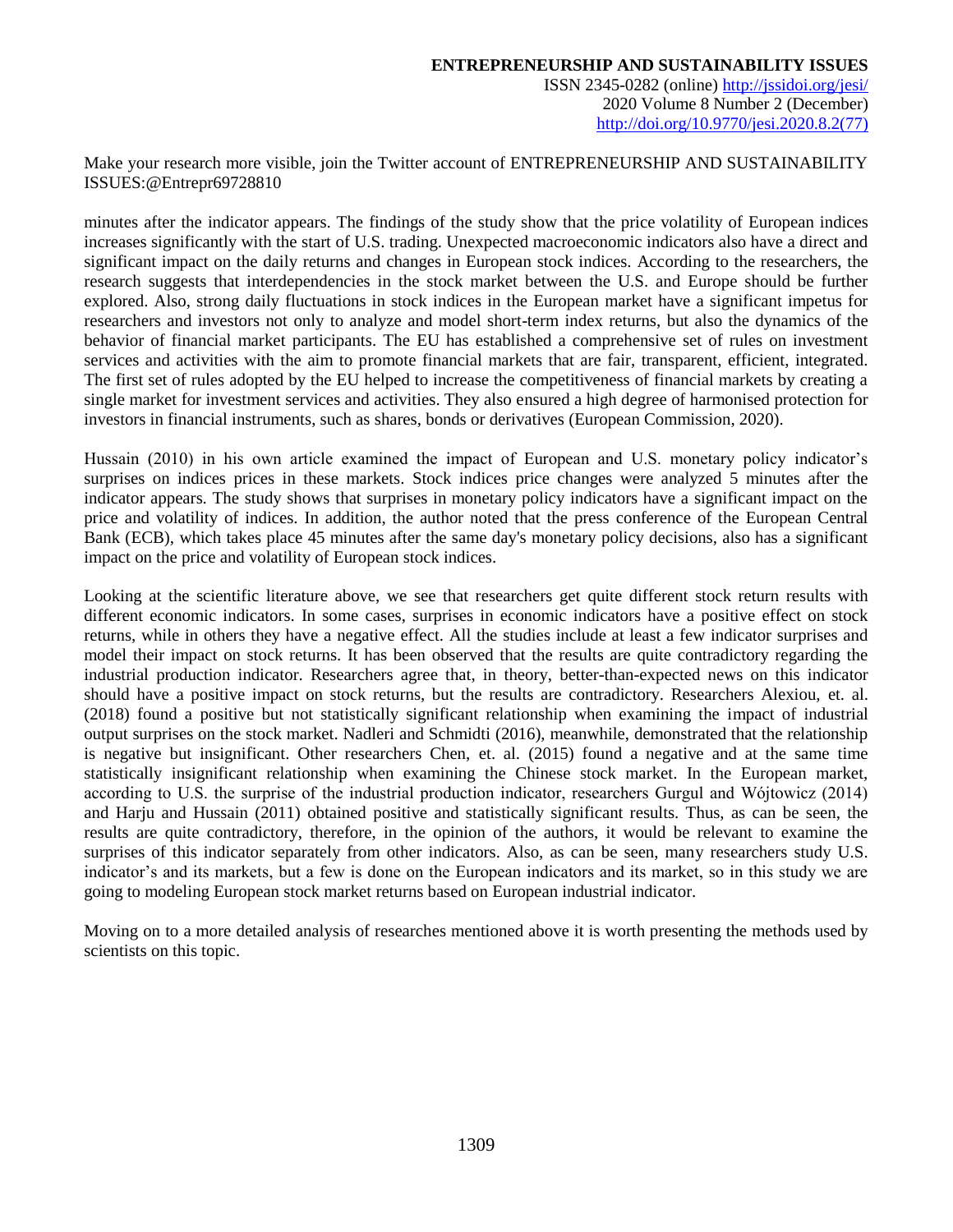| <b>Years</b> | <b>Authors</b>    | <b>Research period</b> | Data frequency | Research methods (in short)                                |
|--------------|-------------------|------------------------|----------------|------------------------------------------------------------|
| 2018         | Alexiou, et. al.  | 1998 - 2017            | Daily          | - REGRESSION (OLS)<br>- SUR<br>- MM WEIGHTED LEAST SOUARES |
| 2017         | Cakan, Gupta      | 1994 - 2016            | Daily          | - GJR-GARCH                                                |
| 2016         | Nadleri, Schmidti | $2009 - 2013$          | Daily          | - ARMA – GARCH                                             |
| 2015         | Chen, et. al.     | $2011 - 2014$          | Minute         | - REGRESSION                                               |
| 2014         | Miao, et. al.     | $2003 - 2010$          | Minute         | - REGRESSION                                               |
| 2014         | Gurgul, Wójtowicz | $2007 - 2013$          | Minute         | - ES<br>- ARMA                                             |
| 2012         | Gupta, Reid       | $2002 - 2011$          | Daily          | - BVAR<br>- REGRESSION<br>- ES                             |
| 2011         | Harju, Hussain    | $2000 - 2006$          | Minute         | $- ARMA - GARCH$                                           |
| 2010         | Hussain           | $2000 - 2008$          | Minute         | - ARMA – GARCH                                             |

**Table 1**. Stock price returns analysis methods based on economic indicator's surprises

\*REGRESSION (OLS) – regression analysis ordinary least square method

\*GJD - Generic jump-diffusion method

\*GARCH - Generalized Autoregressive Conditional Heteroskedasticity method

\*ARMA - Autoregressive–moving-average method

\*ES - Event studies method

\*BVAR - Bayesian Vector Autoregressive method

#### *Source:* compiled by the authors based on the above sources

The table 1 above shows that the average period of research is 9 years. Thus, the developed models cover several periods of the economic cycle, which is good because ups and downs are estimated. By data frequency, authors collect daily and minute stock price data. The choice of data frequency type usually depends on whether data is easy to obtain. Usually use more frequency data leads to the more reliable models. Thus, according to the abovementioned studies, the most objective models are based on per-minute stock price data. From table above was noticed that many researchers are calculating surprise indicator which shows how economic announcements impact stock price returns (see Formula 1)

$$
S_{k,t} = \frac{A_{k,t} - E_{k,t}}{\hat{\sigma}_k}; \quad \hat{\sigma}_k = \sqrt{var(A_{k,t} - E_{k,t})}; \quad (1)
$$

From here:

 $S_{k,t}$  - standardized surprise value of the economic indicator k, on the trading day t.

 $A_{k,t}$  - the actual value of the economic indicator k, on the trading day t.

 $E_{k,t}$  - the predictive value of the economic indicator, which is obtained by interviewing experts, household, or business.

 $\hat{\sigma}_{k}$  - standard deviation of the surprise value of the economic indicators k.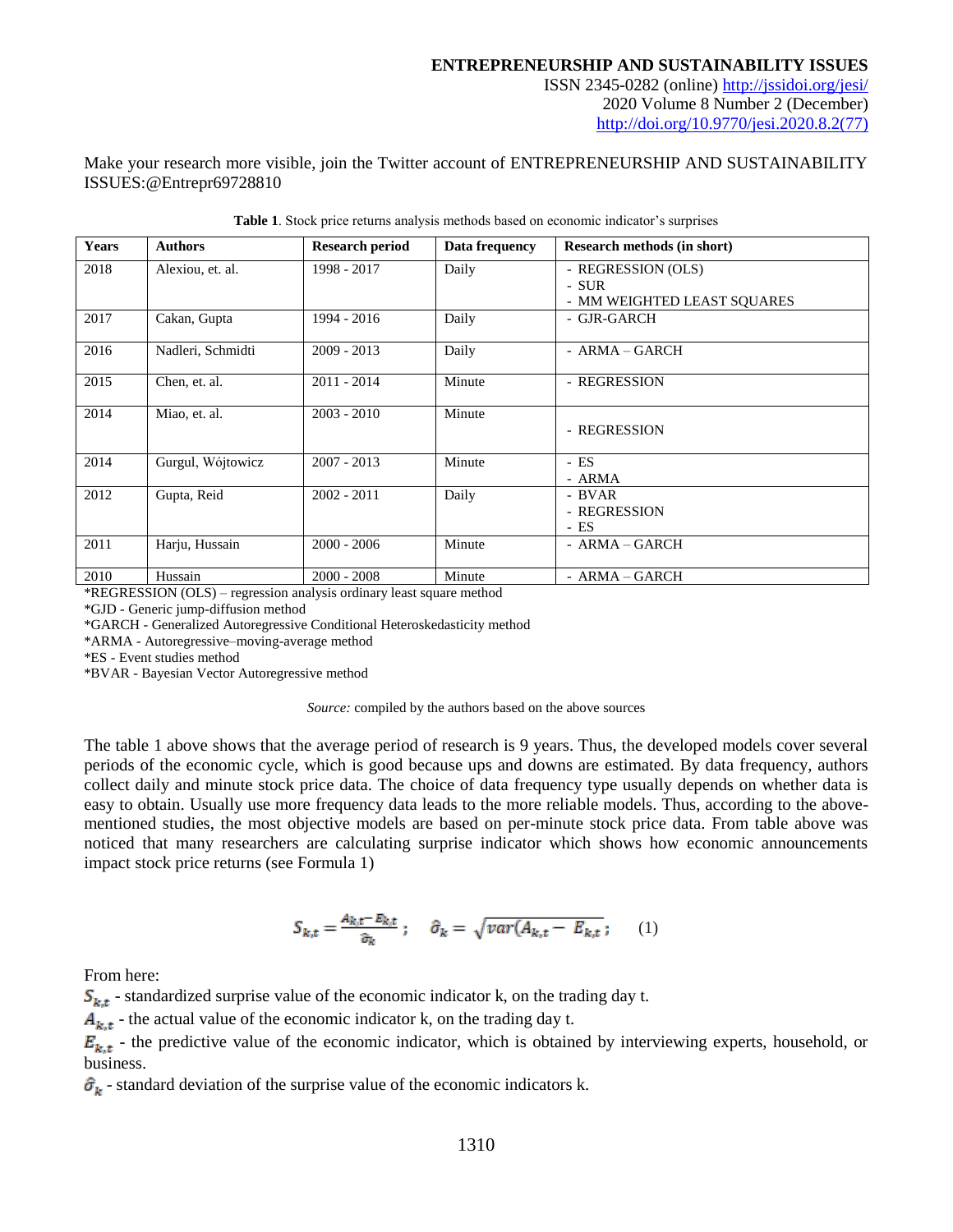Make your research more visible, join the Twitter account of ENTREPRENEURSHIP AND SUSTAINABILITY ISSUES:@Entrepr69728810

Although as we can see from table 2 the methods are diverse, the authors usually choose regression analysis or ARMA-GARCH methods to do their research. The ARMA-GARCH model is usually used to analyze continuous time series when the model equation also includes fluctuations the values of a variable for a previous period. For this reason, this method is not suitable for this case because past stock price returns are not examined in this work. Therefore, one of the research methods chosen in this study is the least square method (OLS). The second method that the authors have chosen and that is innovative is the machine learning method. It is a method belonging to the class of artificial intelligence methods, which is characterized not by a direct solution of the problem, but by learning. None of the mention scientists have used this method and this is a novelty of this study. The use of these two methods will allow to choose and understand which, the model is better on this problem

Research limitation / assumption: We assume that only surprises in economic indicators can affect stock returns and other factors are not included in the model.

# **3. Research methodology**

Regression analysis is used to investigate the dependence of one variable on one or more variables and to predict subsequent mean values of the variables. To construct regression models, it is necessary to perform whether a data is passing regression analysis assumptions.

- 1. Whether the dependent variable is normally distributed. In this paper we are using Shapiro-Wilk test. A test p value of  $> 0.05$  indicates that the standardized errors are normal.
- 2. Whether the residual errors of the different observations are not correlated. In this paper Durbin-Watson statistic are used. If the value obtained is between 1.5 and 2.5, it usually means no autocorrelation.
- 3. Whether the regressors correlate with each other. In this paper we are NOT calculating variance reduction coefficient (VIF) because we have just one regressor.
- 4. Whether there are outliers in the data. In this paper the Cook measure is calculated. Cook measure calculated for each set of regressors. If the sample size is n, then the cook's measure will be n as well. If the value of n of at least one cook measure exceeds 1, it is said that there are outliers in the data.
- 5. Whether the data are homoscedastic. In this paper we calculated by the Breusch-Pagan test. If the test p value is  $\geq$  0.05 then the data are homoscedastic (no heteroskedasticity).

After checking whether the data are suitable for constructing a regression model, the model itself is further constructed. The regression model is usually described by the following indicators:

- 1. Coefficient of determination  $(R^2)$ . This is the most important indicator of model confidence in the data, which is mandatory in all descriptions of regression models. The interpretation of  $R^2$  is as follows - what percentage of Y's behavior is explained by the behavior of the variables X, Z, W. The coefficient of determination values acquires between 0 and 1. The higher value indicates more reliable model.
- 2. T (Student's) test for each regressor. It helps to decide if a regressor is statistically significant or not. If the value of the regressor p is <0.05, then we can say that the regressor is statistically significant and we do not delete it. If the value of the regressor p is  $\geq 0.05$ , then the regressor is statistically insignificant and we remove it from the model.

The EURO STOXX 50 stock index price returns were modeling in this paper. The analysis period between 2008- 02-29 - 2019-10-01, and the frequency of the data is minutes. The data was obtained from the Bloomberg terminal, which includes the following information: index opening price and closing price. Having the closing and opening price of an index minute, it is possible to calculate the price return of an index for a specific minute, which is the dependent variable of the model to be predicted. The return on the index is calculated further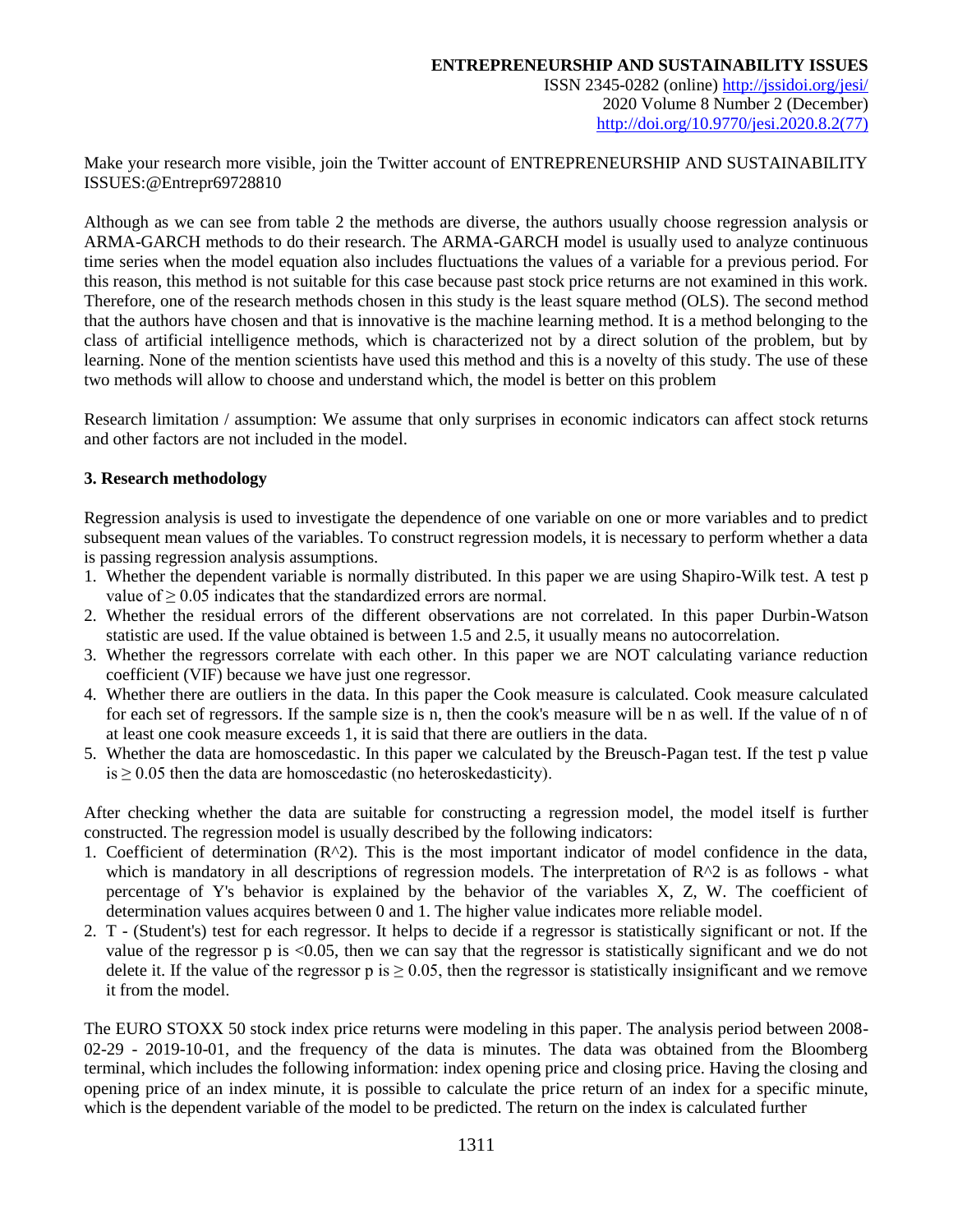## **ENTREPRENEURSHIP AND SUSTAINABILITY ISSUES**

ISSN 2345-0282 (online)<http://jssidoi.org/jesi/> 2020 Volume 8 Number 2 (December) [http://doi.org/10.9770/jesi.2020.8.2\(77\)](http://doi.org/10.9770/jesi.2020.8.2(77))

Make your research more visible, join the Twitter account of ENTREPRENEURSHIP AND SUSTAINABILITY ISSUES:@Entrepr69728810

$$
G_m = \frac{U_m - A_m}{A_m} \times 100 \tag{2}
$$

From here:

 $G_m$  % – EURO STOXX 50 index return on minute (m).  $U_m$  – EURO STOXX 50 index close price on minute (m).  $A_m$  – EURO STOXX 50 index open price on minute (m).

As mentioned before EURO STOXX 50 stock price returns are modeling which is based on Industrial production surprises. This indicator reflects the state of the industrial sector. The industrial sector includes manufacturing, mining, and utilities. Although these sectors account for only a small share of GDP, they are highly sensitive to interest rates and consumer demand. This makes the industrial production index an important tool for forecasting future GDP and economic activity.

Moving on to the design of the empirical research, it involve three stages. In the first step, correlation matrices are developed that show the biggest relationship between the surprise indicator and the price returns of the index. In this way, it is possible to decide at which minute, after the announcement of industrial production, the surprise indicator and the index price return correlate the most. To make the models as accurate as possible, correlation matrices are created in five scenarios:

- a) Included all surprise values
- b) When surprise value  $> 0$
- c) When surprise value  $> = 0$
- d) When surprise value  $< 0$
- e) When surprise value  $\leq 0$

The aim of this split is to obtain as much refined and filtered correlation information as possible, which will then allow more reliable regression models to be developed under the five contingency scenarios.

Further regression models are selected according to these criteria:

- a)  $R^2 > 0$ .
- b) Industrial production p-value  $< 0.05$ .
- c) Count of events  $> 20$ .

In the second step of this study, these regression models are tested to see whether they meet the assumptions of the regression analysis discussed above. The remaining models are analyzed. In the third step of the research, by applying the artificial intelligence method, we create new regression models based of the machine learning method, which are compared with the previously developed models.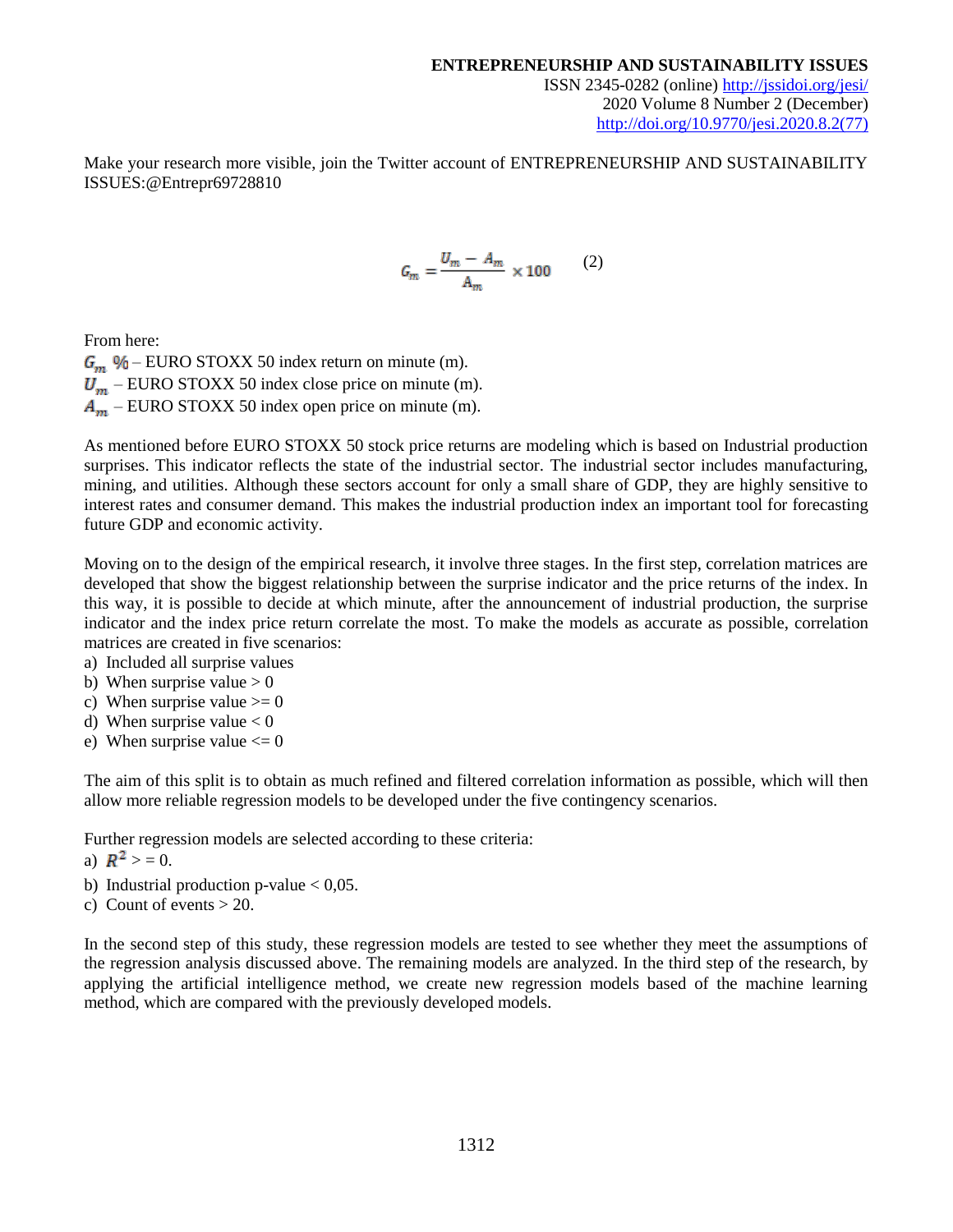## **4. Empirical research results**

Following the methodology described above, the table 2 table presents regression models with ten different surprise values scenarios with the highest index price returns correlation between.

| Economic indicator<br><b>Regression model</b> |                                                     | $R^2$  | $\mathbb{R}^2$ in<br>minute | <b>P-value</b> | Count of<br>events | <b>Scenario</b> |
|-----------------------------------------------|-----------------------------------------------------|--------|-----------------------------|----------------|--------------------|-----------------|
| Industrial Production (Y/Y)                   | Index return Chg % = $-0.0069 + 0.0218$ * surprise  | 6.00%  |                             | 0.004          |                    | 140 All         |
| Industrial Production (Y/Y)                   | Index return Chg $\% = -0.0071 - 0.0238 *$ surprise | 2.50%  | 13                          | 0.063          | 140 All            |                 |
| <b>Industrial Production (Y/Y)</b>            | Index return Chg % = $-0.1040 + 0.1745$ * surprise  | 24,70% | 40                          | 0,000          |                    | 61 > 0          |
| Industrial Production (Y/Y)                   | Index return Chg % = $-0.0949 + 0.1401$ * surprise  | 13.90% | 43                          | 0.004          |                    | 59 > 0          |
| Industrial Production (Y/Y)                   | Index return Chg % = $-0.0876 + 0.1705$ * surprise  | 21,80% | 42                          | 0.000          |                    | $70 \ge 0$      |
| Industrial Production (Y/Y)                   | Index return Chg % = $-0.0641 - 0.1159$ * surprise  | 10,10% | 43                          | 0.008          |                    | 69 > 0          |
| Industrial Production (Y/Y)                   | Index return Chg $\% = 0.0395 - 0.0658$ * surprise  | 7.00%  | 20                          | 0.026          |                    | 70 < 0          |
| Industrial Production (Y/Y)                   | Index return Chg $\% = 0.0514 - 0.0454$ * surprise  | 1.60%  | 31                          | 0.288          |                    | 71 < 0          |
| Industrial Production (Y/Y)                   | Index return Chg $\% = 0.0204 - 0.0531$ * surprise  | 4.60%  | 20                          | 0.059          |                    | 79 < 0          |
| Industrial Production (Y/Y)                   | Index return Chg $\% = 0.0363 - 0.0357$ * surprise  | 1.10%  | 31                          | 0.354          |                    | 81 < 0          |

|  | <b>Table 2.</b> Industrial production regressions models |  |
|--|----------------------------------------------------------|--|
|  |                                                          |  |

*Source*: created by the author

These regression models can be economically interpreted as follows: What change in the price return of the EURO STOXX 50 index can be expected at a given minute when economists have correctly or incorrectly predicted the actual values of the Industrial production indicator.

The value of  $R^2$  indicates the percentage of the economic indicator surprise that explains the change in the return of EURO STOXX 50 in given minute. The table shows the minute at which the maximum  $R^2$  value was recorded in 45 minutes. The P-value indicates whether the indicated regression model is statistically reliable. If the p-value estimate is less than 0.05, then the model is considered statistically reliable.

Only two models meet the research assumptions. This is  $R^2$   $>$  20%, p-value less than 0.05, and number of events more than 20. In this case, in this scenario, this study will be continued only with these indicators.

In the next stage of the study, the remaining models is checked to see if they meet the assumptions of the regression analysis.

| Table 3. Verification of the regression model assumptions on Industrial production $(Y/Y)$ indicator in scenario >0 |  |  |  |
|---------------------------------------------------------------------------------------------------------------------|--|--|--|
|---------------------------------------------------------------------------------------------------------------------|--|--|--|

|    | <b>Assumptions of regression model</b>                          | <b>Results of assumption / method</b>             |
|----|-----------------------------------------------------------------|---------------------------------------------------|
|    | 1. Is the dependent variable normally distributed?              | Yes<br>Shapiro-Wolf p-value equal 0,63            |
|    | the residual errors of different observations correlated<br>Are | N <sub>0</sub>                                    |
|    | (autocorrelation problem)?                                      | Durbin-Watson value equal 1,979                   |
|    | 3. Is there no multicollinearity between the regressors?        | Not relevant in this paper                        |
| 4. | Are there outliers to the data?                                 | N <sub>0</sub><br>All Cook values do not exceed 1 |
|    | 5. Is the data homoscedastic?                                   | <b>Yes</b><br>Breusch-Pagan p-value equal 0,30    |

*Source*: created by the authors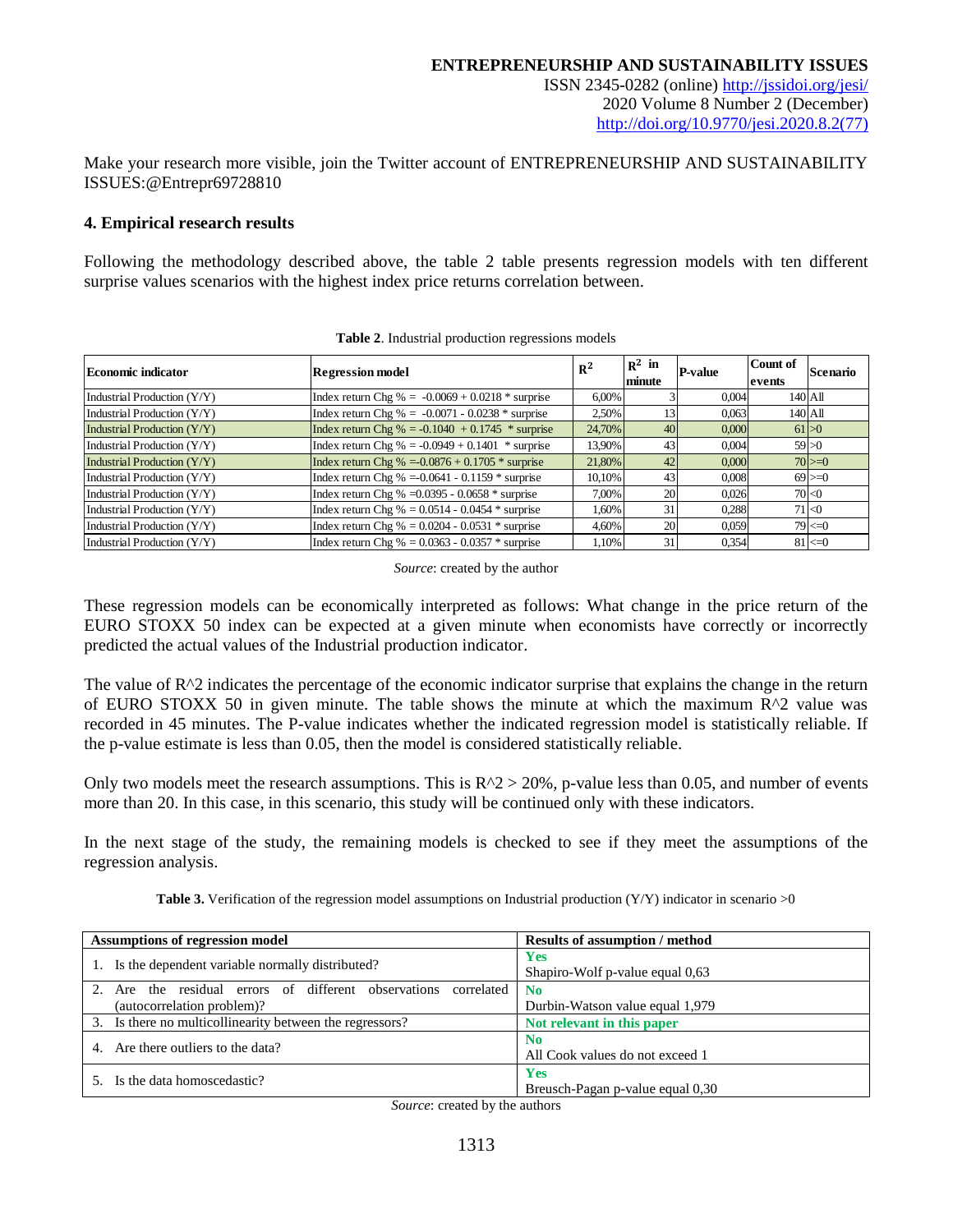# **ENTREPRENEURSHIP AND SUSTAINABILITY ISSUES**

ISSN 2345-0282 (online)<http://jssidoi.org/jesi/> 2020 Volume 8 Number 2 (December) [http://doi.org/10.9770/jesi.2020.8.2\(77\)](http://doi.org/10.9770/jesi.2020.8.2(77))

Make your research more visible, join the Twitter account of ENTREPRENEURSHIP AND SUSTAINABILITY ISSUES:@Entrepr69728810

As we can see from table 3 above the model meets all the assumptions required for the regression analysis, therefore it can be stated that the developed model is statistically reliable to predict the returns of the EURO STOXX 50 index.

The next model regression analysis assumption in another scenario is checked further.

**Table 4.** Verification of the regression model assumptions on Industrial production  $(Y/Y)$  indicator in scenario  $>=0$ 

| <b>Assumptions of regression model</b>                                                     | <b>Results of assumption / method</b>             |  |  |  |  |
|--------------------------------------------------------------------------------------------|---------------------------------------------------|--|--|--|--|
| Is the dependent variable normally distributed?                                            | Yes<br>Shapiro-Wolf p-value equal 0,64            |  |  |  |  |
| Are the residual errors of different observations correlated<br>(autocorrelation problem)? | N <sub>0</sub><br>Durbin-Watson value equal 1,866 |  |  |  |  |
| 3. Is there no multicollinearity between the regressors?                                   | Not relevant in this paper                        |  |  |  |  |
| Are there outliers to the data?<br>4 <sup>1</sup>                                          | N <sub>0</sub><br>All Cook values do not exceed 1 |  |  |  |  |
| 5. Is the data homoscedastic?                                                              | <b>Yes</b><br>Breusch-Pagan p-value equal 0,14    |  |  |  |  |
| <i>Source:</i> created by the authors                                                      |                                                   |  |  |  |  |

*Source:* created by the authors

As we can see from table 4 above the model meets all the assumptions required for the regression analysis, therefore it can be stated that the developed model is statistically reliable to predict the returns of the EURO STOXX 50 index.

Turning to the analysis of the Industrial production indicator and EURO STOXX 50 index, a figure 1 was created which contains information of EURO STOXX 50 price returns and Industrial production surprises values which  $are > 0$ 



**Figure 1.** EURO STOXX 50 price returns analysis based on Industrial production surprises in scenario > 0 *Source:* created by the authors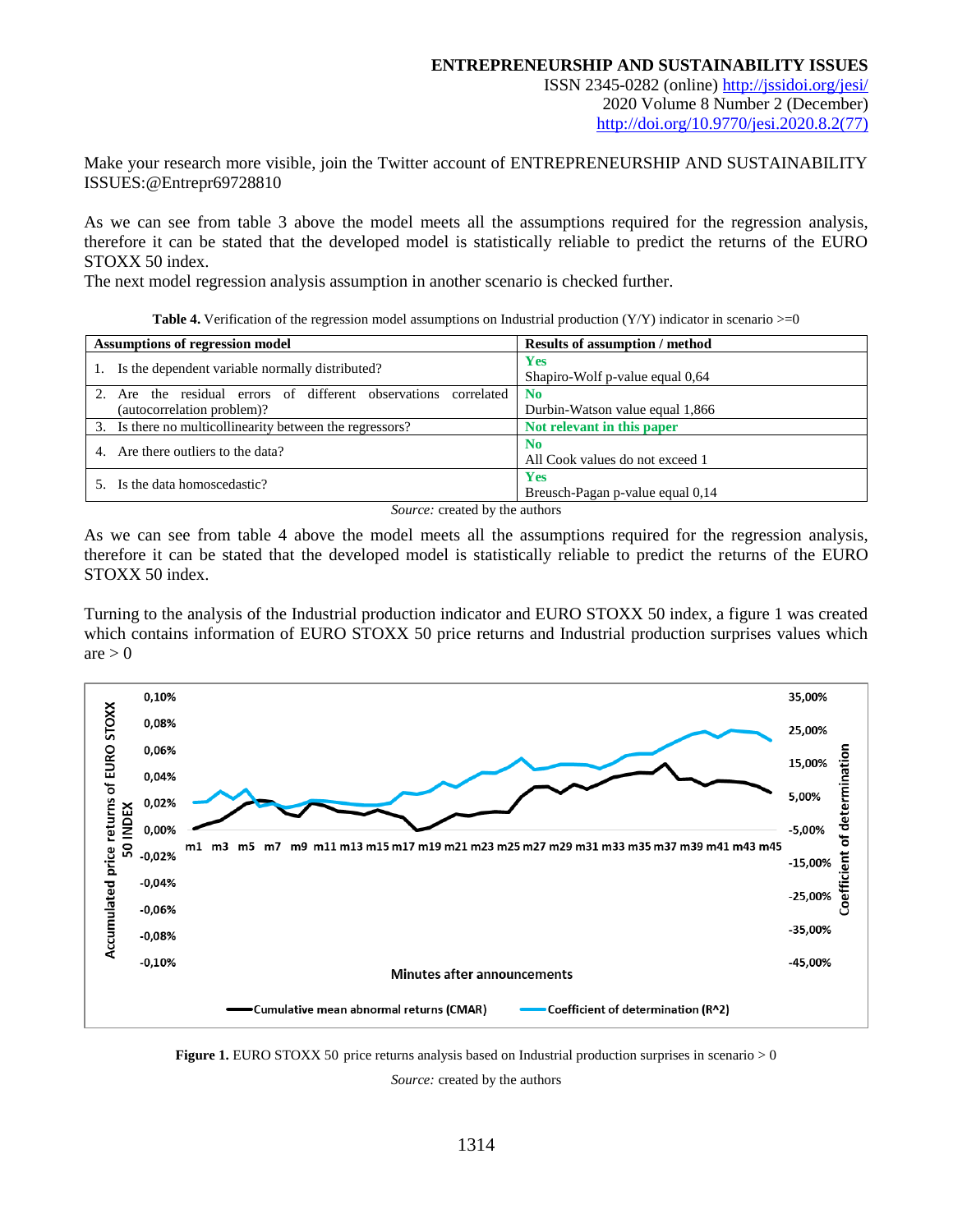Make your research more visible, join the Twitter account of ENTREPRENEURSHIP AND SUSTAINABILITY ISSUES:@Entrepr69728810

Assessing the impact of this indicator on the price return of the index, both Figure 1 and Table 3 show that under the positive surprise values scenario, its impact on the price return on the EURO STOXX 50 index is positive (index price return increases). As we can see, the highest values of CMAR and  $R \wedge 2$  are seen between 31 and 40 minutes. It is difficult to justify economically why this is so, as it can be influenced by many factors. One of them is the behavior of market participants in connection with the fact that forecasts have been confirmed and decisions on purchase or sale transactions do not need to be made very quickly.

Best coefficient of determination for the regression model is 24.70%. From a statistical point of view, this is a relatively small value, which explains approximately one quarter of the return on the EURO STOXX 50 index at 40 minute. However, from an economic point of view and knowing that stock markets are multifaceted and affected by huge flows of information, events, moods, speeches, and so on. - this percentage is quite high and weighty. If a quarter of the return on an index can be explained by only one economic indicator, then by extending the research to include more indicators or factors, this percentage should increase.

Turning to the analysis of the second model, a figure 2 was created which contains information of EURO STOXX 50 price returns and Industrial production surprises values which are  $\geq 0$ .



**Figure 2.** EURO STOXX 50 price returns analysis based on Industrial production surprises in scenario  $> = 0$ *Source:* created by the authors

Assessing the impact of this indicator on the price return of the index, both Figure 2 and Table 3 show that under the positive surprise values scenario, its impact on the price return on the EURO STOXX 50 index is positive (index price return increases). As we can see, the highest values of CMAR and  $R \wedge 2$  are seen last 15 minutes. It is difficult to justify economically why this is so, as it can be influenced by many factors. One of them is the behavior of market participants in connection with the fact that forecasts have been confirmed and decisions on purchase or sale transactions do not need to be made very quickly.

Best coefficient of determination for the regression model is 21.80%. From a statistical point of view, this is a relatively small value, which explains approximately the fifth of the return on the EURO STOXX 50 index at 42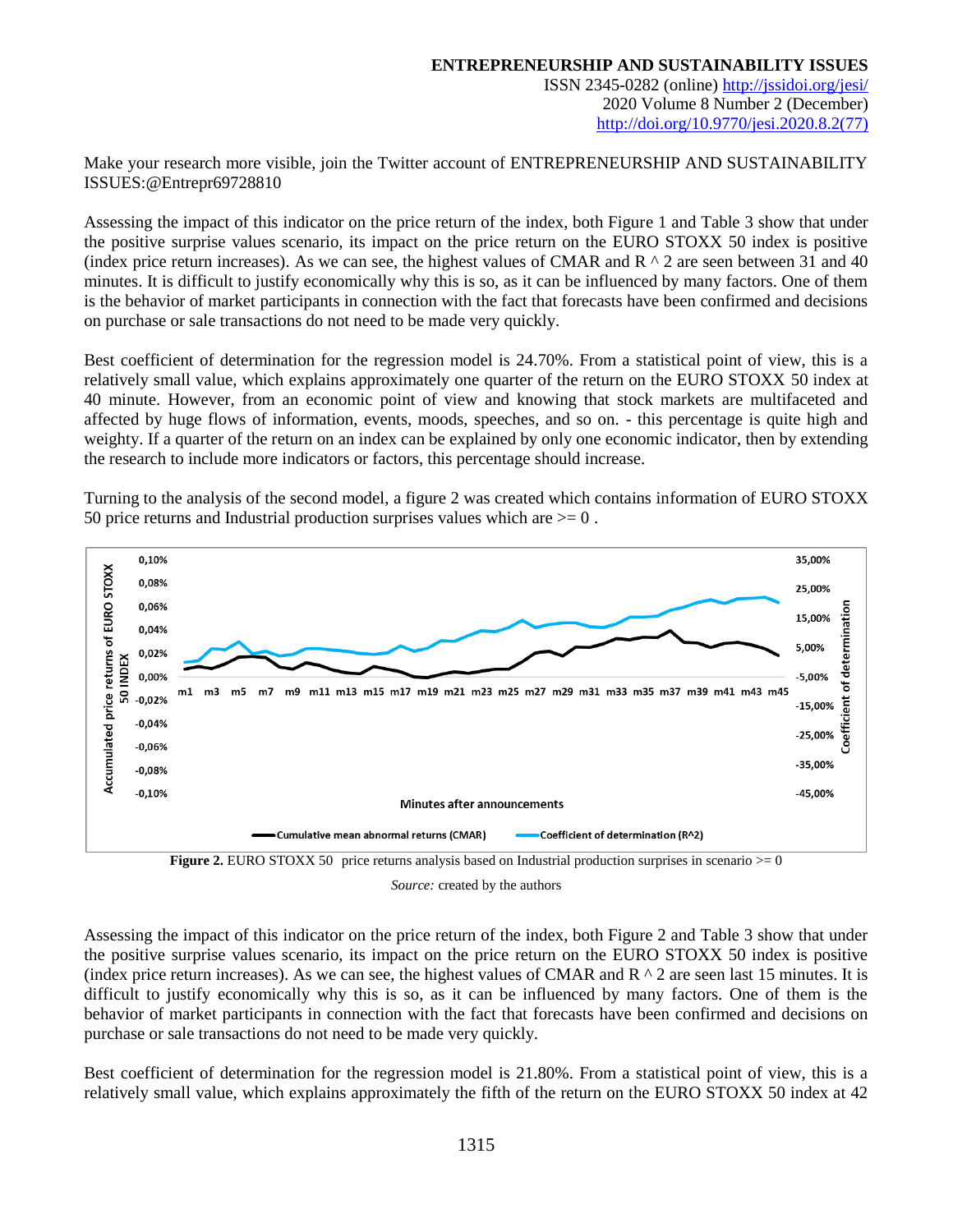Make your research more visible, join the Twitter account of ENTREPRENEURSHIP AND SUSTAINABILITY ISSUES:@Entrepr69728810

minute. However, from an economic point of view and knowing that stock markets are multifaceted and affected by huge flows of information, events, moods, speeches, and so on. - this percentage is quite high and weighty. If a quarter of the return on an index can be explained by only one economic indicator, then by extending the research to include more indicators or factors, this percentage should increase.

Last part of the empirical research - the comparison between the already shown models and the newly developed artificial regression models. This method is innovative and has not been performed often, therefore it is relevant to investigate which EURO STOXX 50 price return models can be obtained using this method.

| <b>Economic indicator</b>               | <b>Regression model</b>                            | $R^2$  | $R^2$<br>in minute levents | Count of | <b>Scenario</b> |
|-----------------------------------------|----------------------------------------------------|--------|----------------------------|----------|-----------------|
| Industrial Production (Y/Y) basic model | Index return Chg % = $-0.1040 + 0.1745$ * surprise | 24.70% | 40                         |          | 61 > 0          |
| Industrial Production (Y/Y) ML model    | Index return Chg % = $-0.0819 + 0.1365$ * surprise | 33.22% | 40                         | 21 > 0   |                 |
| Industrial Production (Y/Y) basic model | Index return Chg % = $0.0876 + 0.1705$ * surprise  | 21.80% | 42                         |          | $70 \ge 0$      |
| Industrial Production (Y/Y) ML model    | Index return Chg % = $-0.0589 + 0.0968$ * surprise | 26.60% | 42                         |          | $25 \ge 0$      |

### **Table 5.** Comparison between ML and Basic regression analysis models

*Source*: created by the authors

From table 5 can be seen that the values of the coefficients of the ML regression model differ from the base model. The effect on index returns remains the same - positive. In the ML model number of events is much smaller due to the data had to be broken down into training and testing sets. The coefficient of determination differs significantly between models. This indicates that even with smaller count of events, ML model can provide better explaining of EURO STOXX 50 price returns.

The results of this work confirm the theoretical assumption that better-than-expected news on industrial production has a positive effect on stock returns. Similar results were obtained by the researchers Gurgul and Wójtowicz (2014) and Harju and Hussain (2011), but the coefficients of determination cannot be compared because the researchers examined not one but several indicators.

Given how fast basic and maching learning is evolving, the regulatory framework should leave room to serve for further developments. Any changes should be limited to clearly identified problems for which feasible solutions exist. This kind of approach can be also found, for instance, in EU Commissions White Paper on Artificial Intelligence (COM 2020 (65) final, 19.2.2020), also in Executive order of USA President on "Maintaining American Leadership in Artificial Intelligence" (Issued 11.02.2019).

# **Conclusions**

From the scientific literature analysis, we see that researchers get quite different stock return results with different economic indicators. In some cases, surprises in economic indicators have a positive effect on stock returns, while in others they have a negative effect. It has been observed that the results are quite contradictory regarding the industrial production indicator. Researchers agree that, in theory, better-than-expected news on this indicator should have a positive impact on stock returns, but the results are contradictory. Therefore, this indicator was chosen for this analysis. Simple regression analysis (OLS), GJR-GARCH, ARMA-GARCH, SV, GJD, ES, BVAR methods are used to model the impact of economic indicators on changes in stock price returns. The most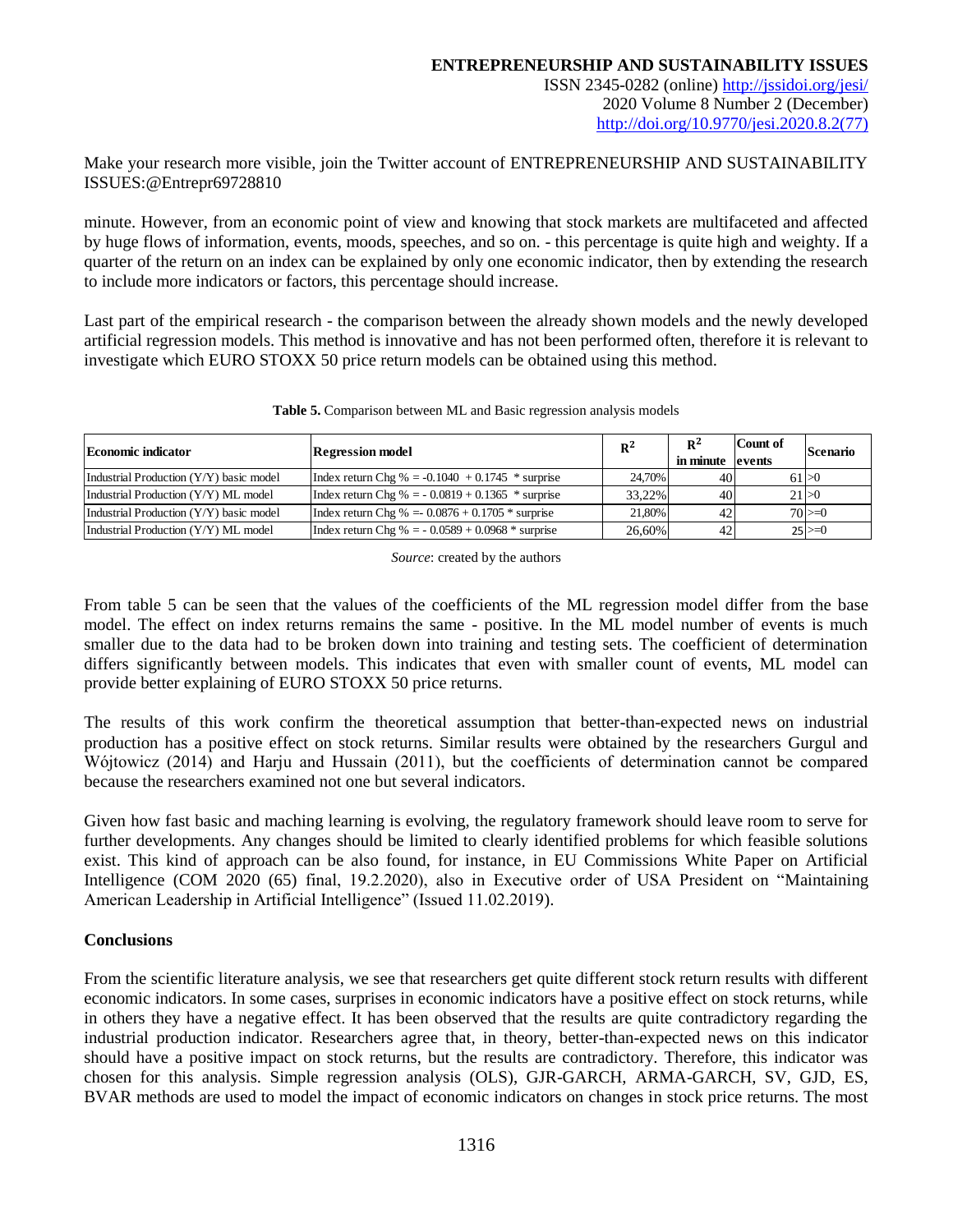Make your research more visible, join the Twitter account of ENTREPRENEURSHIP AND SUSTAINABILITY ISSUES:@Entrepr69728810

common of these are the least squares regression analysis method and the ARIMA-GARCH methods. The ARMA-GARCH model is usually used to analyze continuous time series when the model equation also includes fluctuations the values of a variable for a previous period. For this reason, this method is not suitable for this case because past stock price returns are not examined in this work. Therefore, one of the research methods chosen in this study was the least square method (OLS). The second method that the authors have chosen and that is innovative is the machine learning method. The use of these two methods will allow to choose and understand which, the model is better on this problem

A methodology includes three stages of data analysis and modeling. In the first stage, correlation matrices are developed that show the biggest relationship between the surprise indicator and the index price returns. In this way, it is possible to decide at which minute, after the announcement of industrial production, the surprise indicator and the index price return correlate the most. To make the models as accurate as possible, correlation matrices are created in five scenarios. In the second stage of this study, the regression models are created and tested to see whether they meet all assumptions. The remaining models are analyzed. In the third stage of the research, by applying the artificial intelligence method, we create new regression models based of the machine learning method, which are compared with the previously developed models.

Total 10 regression models were constructed. Of those, 2 met all assumptions. Model statistics shows that the coefficient of determination is respectively equal to 24.70% and 21.80%. Trying to evaluate the value of the coefficient of determination from a statistical point of view, this is a relatively small value, which explains approximately one quarter of the return on the EURO STOXX 50 index in specific 40 and 42 minute. However, from an economic point of view knowing that stock markets are multifaceted and affected by huge flows of information, events, moods, speeches, and so on. - this percentage is quite high and weighty. If a quarter and fifth of the return on an index can be explained by only one economic indicator, then by extending the research to include more indicators or factors, this percentage should increase. Correlation matrix show that the higher values of the coefficient of determination are visible in the last five minutes. This indicates that the surprise values of the indicators have lagged but longer impact on stock price returns over all period. Thus, the opportunity to take a profit raise. In the end of the research machine learning method was applied to create new regression models on purpose to compare with base models. Results show that the values of the coefficients of the ML regression model differ from the base model. The effect on index price returns remains the same - positive. In the ML model number of events is much smaller due to the data had to be broken down into training and testing sets. The coefficient of determination differs significantly between models respectively 33,22% and 26,60%. This indicates that even with smaller count of events, ML model can provide better explaining of EURO STOXX 50 price returns. Stock regulation in both the US and Europe is an evolving process that depends not only on economic factors and technological development, but also on political will. The development of artificial intelligence will certainly have a positive impact on the stock institute not only in economic, but also in legal terms. The rules for financial institutions which systematically internalise have become more detailed and the pre-trade and post-trade transparency obligations have been extended to financial instruments other than listed shares in EU. In USA on the contrary, the rules on the financial institutions have been relaxed in recent years. European and the US markets depend on how legal regulation affects the trading process. Although they are both intend to promote competition in markets, EU and U.S. adopt different provisions with respect to main that strongly influence the competition for order flow among trading venues.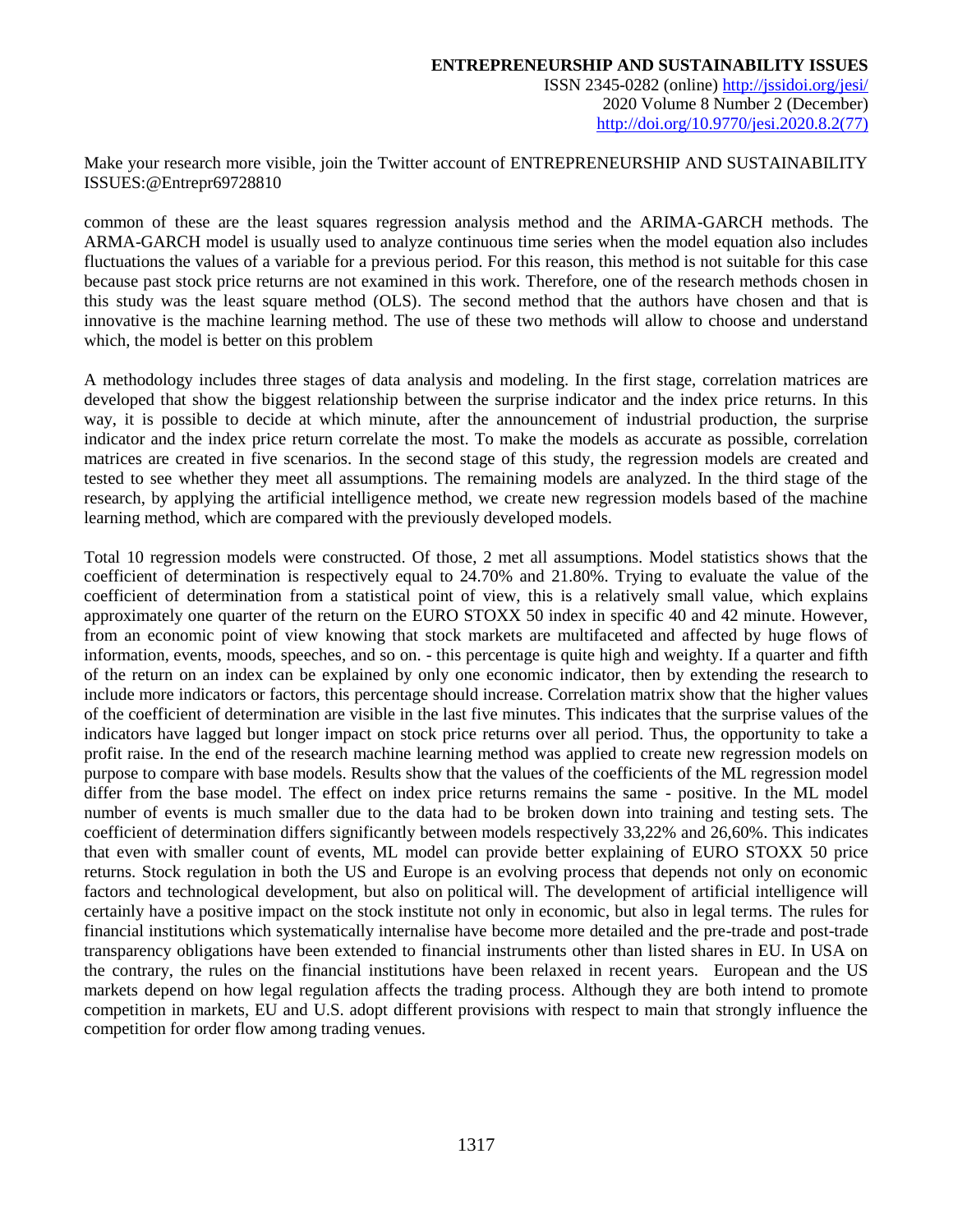Make your research more visible, join the Twitter account of ENTREPRENEURSHIP AND SUSTAINABILITY ISSUES:@Entrepr69728810

#### **References**

Abed, R. E., Zardoub, A. (2019). Exploring the nexus between macroeconomic variables and stock market returns in Germany: An ARDL Co-integration approach. *Theoretical and Applied Economics* XXVI 2(619), Summer, 139-148.

Alexiou, C., Vogiazas, S., Taqvi, A. (2018). Macroeconomic announcements and stock returns in US portfolios formed on operating profitability and investment. *Investment Management and Financial Innovations* 15(1), 68 - 89[. http://doi.org/10.21511/imfi.15\(1\).2018.08](http://doi.org/10.21511/imfi.15(1).2018.08)

Altinkilic, O., Hansen, R. S., Ye, L. (2015). Can analysts pick stocks for the long-run? *Journal of Financial Economics*. Retrieved from: <http://ssrn.com/abstract=1787707>

Busch. D. (2017). MiFID II and MiFIR: stricter rules for the EU financial markets. *Journal Law and Financial Markets Review* 11, 126- 142.

Cakan, E., Gupta, R. (2017). Does the U.S. macroeconomic new make the South African stock market riskier? *The Journal of Developing Areas* 51 (4), 16 - 27.

Chen, J., Liu, Y., Lu, L., Tang, Y. (2015). Investor attention and macroeconomic news announcements: evidence from stock index futures. *The Journal of Futures Markets* 36 (3), 240–266[. http://doi.org/10.1002/fut.21727](http://doi.org/10.1002/fut.21727)

European Commission (2020). White Paper on Artificial Intelligence: a European approach to excellence and trust. Retrieved from: [https://ec.europa.eu/info/publications/white-paper-artificial-intelligence-european-approach-excellence-and-trust\\_en](https://ec.europa.eu/info/publications/white-paper-artificial-intelligence-european-approach-excellence-and-trust_en)

European Commission (2020). Investment services and regulated markets – Markets in financial instruments directive (MiFID). Retrieved from: [https://ec.europa.eu/info/business-economy-euro/banking-and-finance/financial-markets/securities-markets/investment-services-and](https://ec.europa.eu/info/business-economy-euro/banking-and-finance/financial-markets/securities-markets/investment-services-and-regulated-markets-markets-financial-instruments-directive-mifid_en)[regulated-markets-markets-financial-instruments-directive-mifid\\_en](https://ec.europa.eu/info/business-economy-euro/banking-and-finance/financial-markets/securities-markets/investment-services-and-regulated-markets-markets-financial-instruments-directive-mifid_en)

Fama, E. F., French, K. R. (2015). A five-factor asset pricing model. *Journal of Financial Economics* 116 (1), 1–22.

Gupta, R., Reid, M. (2012). Macroeconomic Surprises and Stock Returns in South Africa*. Stellenbosch Economic Working Papers*: 05/12. Retreived from:<https://ideas.repec.org/p/sza/wpaper/wpapers157.html>

Gurgul, H., Wójtowicz, T. (2015). The Response of Intraday ATX Returns to U.S. Macroeconomic News. Finance a úvěr-Czech. *Journal of Economics and Finance*, 65(3), 230 - 253.

Harju, K., Hussain, S.M. (2011). Intraday Seasonalities and Macroeconomic News Announcements. *European Financial Management*, 17 (2), 367-390[. http://doi.org/10.1111/j.1468-036X.2009.00512.x](http://doi.org/10.1111/j.1468-036X.2009.00512.x)

Harju, K., Hussain, S. M. (2011). Intraday Seasonalities and Macroeconomic News Announcements. *European Financial Management*, 17 (2), 367 - 390. <http://doi.org/10.1111/j.1468-036X.2009.00512.x>

Ho S.Y. (2018). Macroeconomic determinants of stock market development in South Africa. *International Journal of Emerging Markets*. ISSN: 1746-8809.<http://doi.org/10.1108/IJoEM-09-2017-0341>

Hussain, S. M. (2010). Simultaneous monetary policy announcements and international stock markets response: an intraday analysis. *Bank of Finland Research* Discussion Papers 8. Retrieved from: https://ideas.repec.org/p/bof/bofrdp/2010\_008.html

Yen, G., Lee, C. F. (2008). Efficient market hypothesis (EMH): Past, present and future*, Review of Pacific Basin Financial Markets and Policies* 11(2), 305–329.

Kozel, V. (2015). Finansinės elgsenos principų taikymo investiciniams sprendimams priimti teoriniai aspektai. 18-osios Lietuvos jaunųjų mokslininkų konferencijos "Mokslas – Lietuvos ateitis" teminė konferencija, 248. [Theoretical aspects of the application of financial behavior principles to investment decisions. Thematic conference of the 18th Lithuanian Young Scientists Conference "Science - the Future of Lithuania", 248.]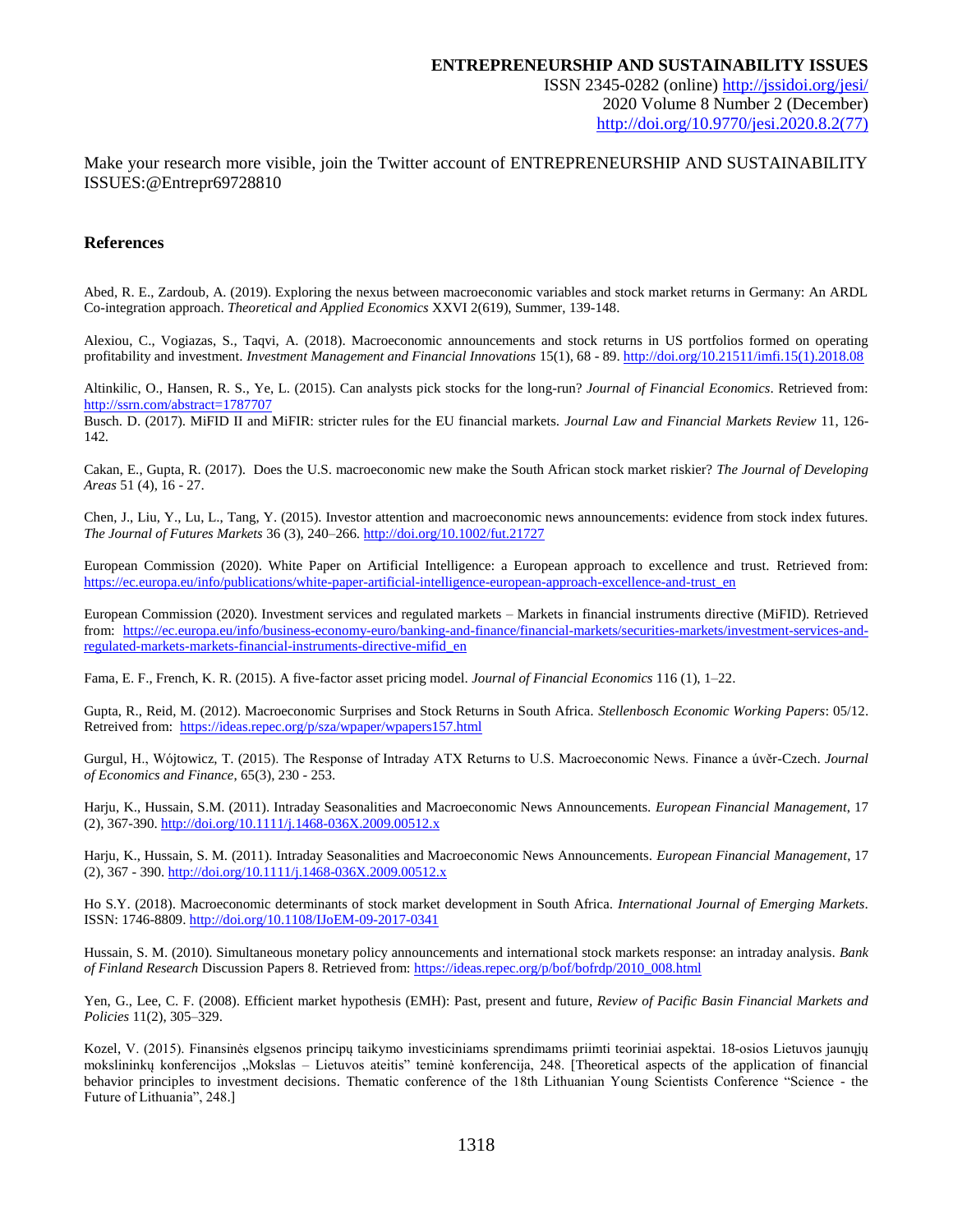Make your research more visible, join the Twitter account of ENTREPRENEURSHIP AND SUSTAINABILITY ISSUES:@Entrepr69728810

Kress, J.C., Turk, M. (2020). Too Many to Fail: Against Community Bank deregulation*. Northwestern University Law Review* 115, 3 - 70.

Masood, O., Javaria, K., Petrenko, Y. (2020). Terrorism activities influence on financial stock markets: an empirical evidence from United Kingdom, India, France, Pakistan, Spain and America. *Insights into Regional Development*, 2(1), 443 - 455. [http://doi.org/10.9770/IRD.2020.2.1\(4\)](http://doi.org/10.9770/IRD.2020.2.1(4))

Miao, H., Ramchander, S., Zumwalt, J. K. (2014). S&P 500 index-Futures price jumps and macroeconomic news. *The Journal of Futures Markets*, 34 (10), 980–1001[. http://doi.org/10.1002/fut.21627](http://doi.org/10.1002/fut.21627)

Nadleri, D., Schmidti, A. B. (2016). Impact of Macroeconomic Announcements on US Equity Prices: 2009–2013. *Journal of Forecasting, J. Forecast*. 35, 34 - 42[. http://doi.org/10.1002/for.2359](http://doi.org/10.1002/for.2359)

Nawrocki, D., Viole F. (2014). Behavioral finance in financial market theory, utility theory, portfolio theory and the necessary statistics: A review. *Journal of Behavioral and Experimental Finance* 2, 10 - 17.

Pasquariello, P. (2014). Prospect Theory and market quality, *Journal of Economic Theory* 149, 276 - 310.

Shaikh, I. (2020). Does policy uncertainty affect equity, commodity, interest rates, and currency markets? Evidence from CBOE's volatility index. *Journal of Business Economics and Management*, *21*(5), 1350 - 1374. <http://doi.org/10.3846/jbem.2020.13164>

Tetteh, J. E., Adenutsi, D. E., Amoah, A. (2019). The Determinants of Stock Market Return in Ghana: FMOLS and DOLS Approaches. *The IUP Journal of Applied Finance*, 25 (4), 6 - 26.

U.S. Securities and Exchange Commission (2020). What we do. Retrieved from[: https://www.sec.gov/Article/whatwedo.html](https://www.sec.gov/Article/whatwedo.html)

White House (2019). Executive Order on Maintaining American Leadership in Artificial Intelligence. Retrieved from[:https://www.whitehouse.gov/presidential-actions/executive-order-maintaining-american-leadership-artificial-intelligence/](https://www.whitehouse.gov/presidential-actions/executive-order-maintaining-american-leadership-artificial-intelligence/)

Zhai, X. Ying, Hou, Y. Ying, Li, Y. Shun. (2020). Investor attention and stock returns under negative shocks: an empirical analysis based on "Dragon and Tiger" list in China. *Journal of Business Economics and Management*, 21(3), 914 - 941. [http://doi.org/10.3846/jbem.2020.11836](https://doi.org/10.3846/jbem.2020.11836)